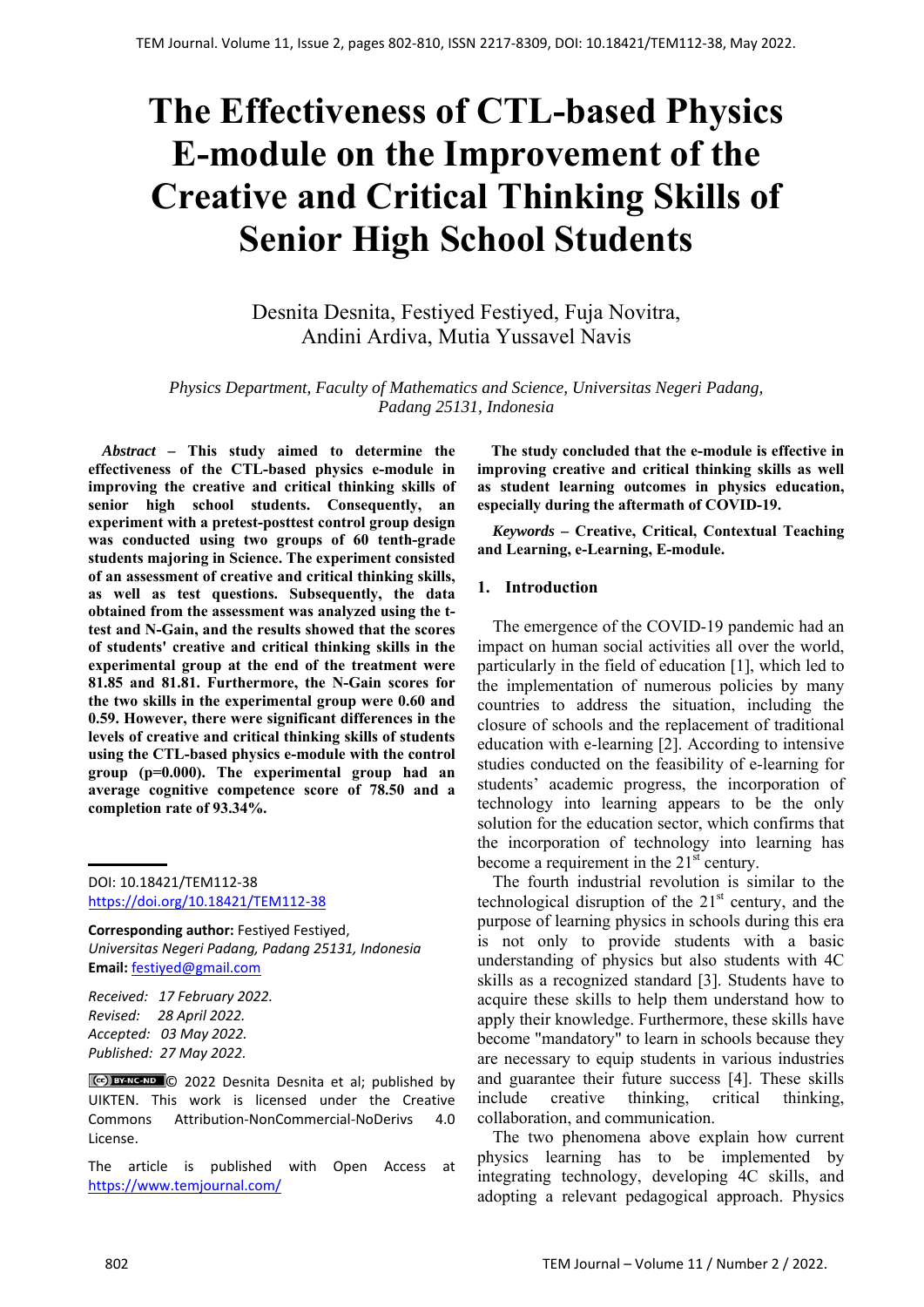education is expected to be more meaningful, relevant, and inspiring to students in today's global pedagogical system and taught in real-world contexts [5]. However, the decontextualization of learning has persisted in science classrooms in recent times [6]. Additionally, the memorization of concepts and formulas is an example of this traditional pedagogical approach, particularly in physics education [7].

This traditional pedagogy persists today, despite the use of digital platforms to implement e-learning [3] because the teachers make use of materials that do not support the innovative learning processes and are not relevant to current learning facilities [8]. Furthermore, they not only use textbooks from publishers, which are incompatible with e-learning facilities but are accustomed to explaining the material through the creation and upload of videos to YouTube, where students can view them. Subsequently, students are expected to complete practice questions, which leads to poor grades, and this is the main reason of physics teachers still having difficulty developing students' 4C skills, particularly creative and critical thinking skills [9]. Teachers have difficulty creating teaching lessons,

particularly when it concerns materials that are contextual, integrated with ICT, and capable of developing students' creative and critical thinking skills. These two skills are the main high-order thinking skills (HOTS) that students need to learn physics today because the knowledge gained through a learning process focused on improving creative and critical thinking skills is more comprehensive [10]. Consequently, these two skills are fundamental skills that students have to acquire in this era to make physics learning easier. Creative thinking skills are necessary for problem-solving and the generation of original, unique, and useful ideas. Critical thinking skills include analytical thinking, evaluation, inference, deduction, and inductive reasoning [11]. The indicators of the two skills are shown in the Table 1. These skills are developed through a process that includes several stages, such as problem analysis, developing hypotheses, evaluating, and communicating results [12]. Furthermore, these studies show that the development of creative and critical thinking skills cannot be accomplished through learning that consists solely of the presentation of basic facts and content.

*Table 1. Indicators of Creative and Critical Thinking Skills* 

| Aspect                          | Indicator                                                                   |  |  |  |  |  |
|---------------------------------|-----------------------------------------------------------------------------|--|--|--|--|--|
|                                 | Outline ideas clearly                                                       |  |  |  |  |  |
|                                 | Pouring out original ideas                                                  |  |  |  |  |  |
|                                 | Provide various interpretations of a problem                                |  |  |  |  |  |
| Creative Thinking Skills        | Dig up information from various sources as a reference for solving problems |  |  |  |  |  |
|                                 | Implement existing knowledge in solving a problem                           |  |  |  |  |  |
|                                 | Create something new, unique, and unthinkable by others                     |  |  |  |  |  |
|                                 | Evaluating other people's arguments                                         |  |  |  |  |  |
|                                 | Provide feedback on arguments submitted by others                           |  |  |  |  |  |
|                                 | Deliver an explanation (deductive or inductive).                            |  |  |  |  |  |
|                                 | Summarizing the quality of an information                                   |  |  |  |  |  |
| <b>Critical Thinking Skills</b> | Understand how to use knowledge from one situation to another               |  |  |  |  |  |
|                                 | Understanding the questions that other people ask                           |  |  |  |  |  |
|                                 | Asking a question to clarify                                                |  |  |  |  |  |
|                                 | Interpreting information                                                    |  |  |  |  |  |

#### Source: [13]

This concept demonstrates the importance of implementing e-learning materials, such as emodules, which are characterized by high content quality, technical quality, pedagogical efficiency, interoperability in the technology used, contextual relevance, and low cost. E-modules are electronicbased teaching materials designed to enable students to learn independently, with or without the assistance of a teacher. The use of content that contains text, images, graphics, sound, video, and animations for learning can be easily arranged and improve concept mastery and student learning outcomes [14]. Furthermore, this method is accompanied by several characteristics, including easy storage on a flash

drive, portability, on and offline usage, and ease of accessibility [15]. Consequently, it can be used as a teaching material that incorporates systematic independent learning activities to achieve instructional goals and is relevant to the anticipated e-learning activities.

Contextual Teaching and Learning (CTL) has been identified as an approach to make physics learning more meaningful for students in response to public expectations for physics learning to be relevant and inspiring to students. This approach is achieved by subjecting physics learning to a real and interesting environment [16]. Additionally, CTL is a method for presenting real-life scenarios in the classroom, and it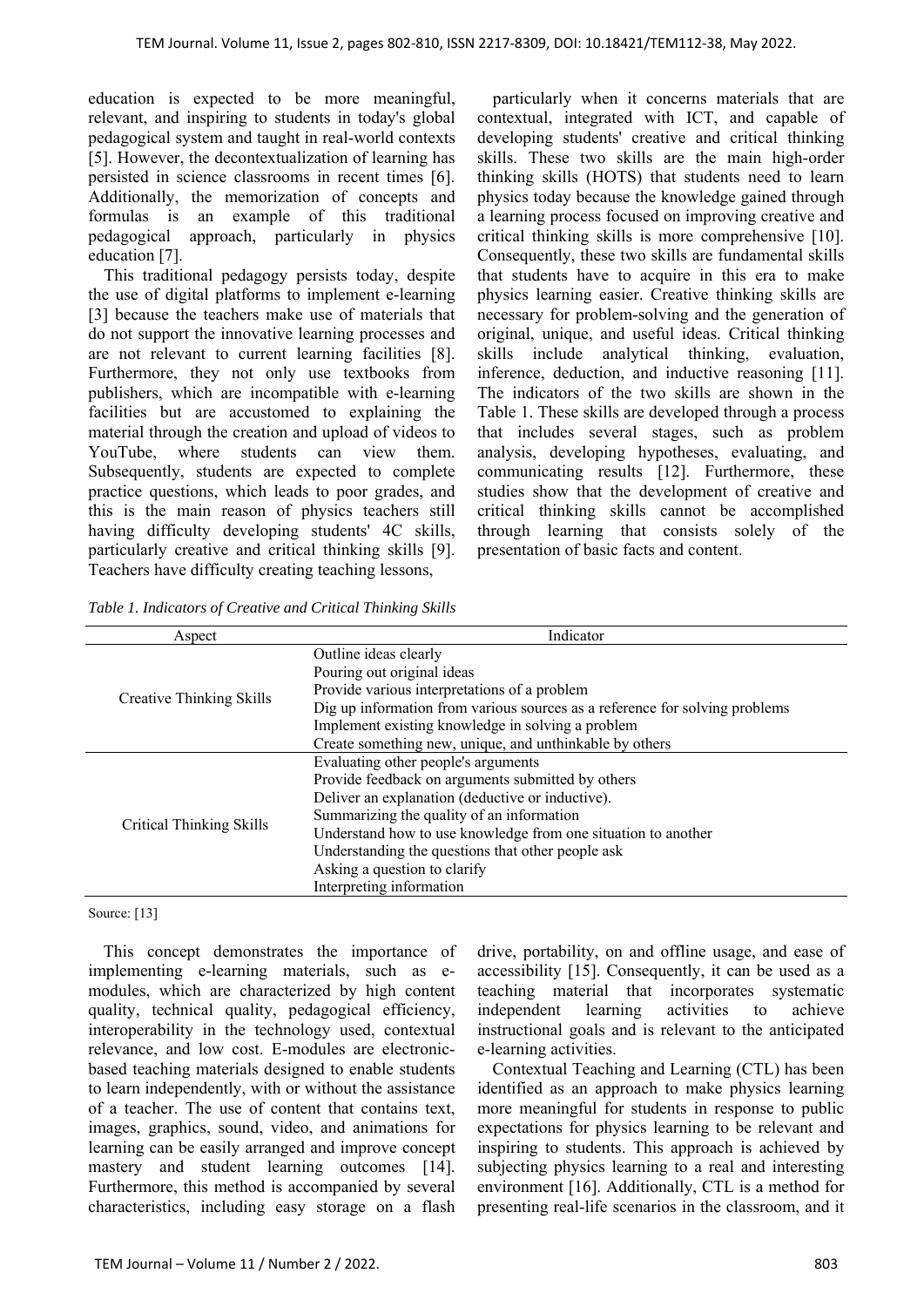aims to stimulate students to connect their knowledge with their surroundings, hence they can experience impactful learning [17]. It is also critical to emphasize the connection between real life and physics to ensure students master physics more comprehensively [18].

CTL focuses on the entire process of student involvement to relate the material being studied to real-life situations so that students can discover meaningful connections between abstract ideas and practical applications in real-world contexts through CTL-based learning. Additionally, they identify concepts through discovery, reinforcement, and connection to discover what the material entails and how it affects life [19]. Previous studies show that CTL can aid in the development of students' creative [20] and critical thinking skills [21].

The integration of the CTL approach into emodules is a solution that can be implemented today. Consequently, an evaluation of the effectiveness of the CTL-based physics e-module in improving creative and critical thinking skills and student learning outcomes was conducted in this study. There is hope that the CTL-based physics e-module will aid in the smooth and effective execution of learning activities in schools, as well as the achievement of 21st-century learning goals.

## **2. Method**

This study employed a quasi-experimental design with a non-equivalent pretest-posttest control group, and a pre-test, treatment, and post-test were administered to the group (Creswell, 2012). The activity began with a pre-test to review the students' creative and critical thinking skills before treatment was given, and this review was conducted through the observation of their e-learning activities using performance and peer assessment instruments. The CTL-based physics e-module was implemented during the treatment stage, fulfilling its role and function as an accommodator of students' e-learning activities. Furthermore, this stage was applied for five meetings, and the post-test results were based on the results of the previous meeting's performance and peer assessment. Subsequently, a CTL-based physics e-module was created in this study using the Lectora Inspire 17 software, and some screenshots of the interface are shown in Figure 1. The activity's learning material, which entailed global warming, began with students reading articles about global warming to attract their interest and then obtaining a summary of their discovery. The second stage involved students watching contextualized videos and drawing important conclusions from their observations. The third phase involved group discussion about the contextualized videos, while

conclusions were made in the fourth phase. The students answered practice questions in the last stage.

This study was conducted at the State High School (SMAN) 2 Bukit Tinggi during the academic year 2021/22, with the school's population comprising 160 10th grade MIA (Science major) students for that academic year. The sample was chosen using a purposeful sampling technique, which included special considerations and criteria incorporated with normal and homogeneous learning outcomes to obtain representative data [22]. Furthermore, 60 students from MIA 2 and MIA 4 in the  $10<sup>th</sup>$  grade were sampled. The experimental group, which was MIA 2, received treatments through the application of CTL-based E-modules, while the control group, which was MIA 4, utilized publisher textbooks.

The data collection instrument employed for this study was an assessment of creative and critical thinking skills, as well as test questions, which are found on the 21st Century Skills Assessment Sheet, consisting of a performance and a peer evaluation. The 21<sup>st</sup> Century Skills instrument indicators are usually employed in these types of studies to develop creative and critical thinking skills [3]. Furthermore, the test questions were first evaluated using the product-moment correlation formula, yielding 15 valid and 5 invalid questions. Subsequently, the 15 questions were evaluated using the K-R 20 formula, which gave a reliability coefficient of 0.95.

The SPSS 22 for Windows was used to analyze the data, and the criteria for decision-making was that the data should be accepted if the significant value (p) on the SPSS output was less than 0.05. The Equation 1 was used to analyze the creative and critical thinking skills, as well as student learning outcomes. 21st Century Skills Assessment is categorized based on the classification in Table 2. Gain analysis was used to measure the increase in students' creative and critical thinking skills with the Equation 2. This increase was evaluated based on the category in Table 3.

$$
N = \frac{Score\ obtained\ by\ students}{Maximum\ Score} \times 100\ \dots\ (1)
$$

$$
\langle g \rangle = \frac{\langle Skor_{post} \rangle - \langle Skor_{pre} \rangle}{100\% - \langle Skor_{pre} \rangle} \dots \dots \dots \dots \dots \tag{2}
$$

*Table 2. Classification of Creative and Critical Thinking Skills* 

| Interval          | Category    |
|-------------------|-------------|
| 0 < N < 29        | Bad         |
| 30 < N < 64       | Less good   |
| $65 \le N \le 79$ | Pretty good |
| 80 < N < 89       | Good        |
| 90 < N < 100      | Very good   |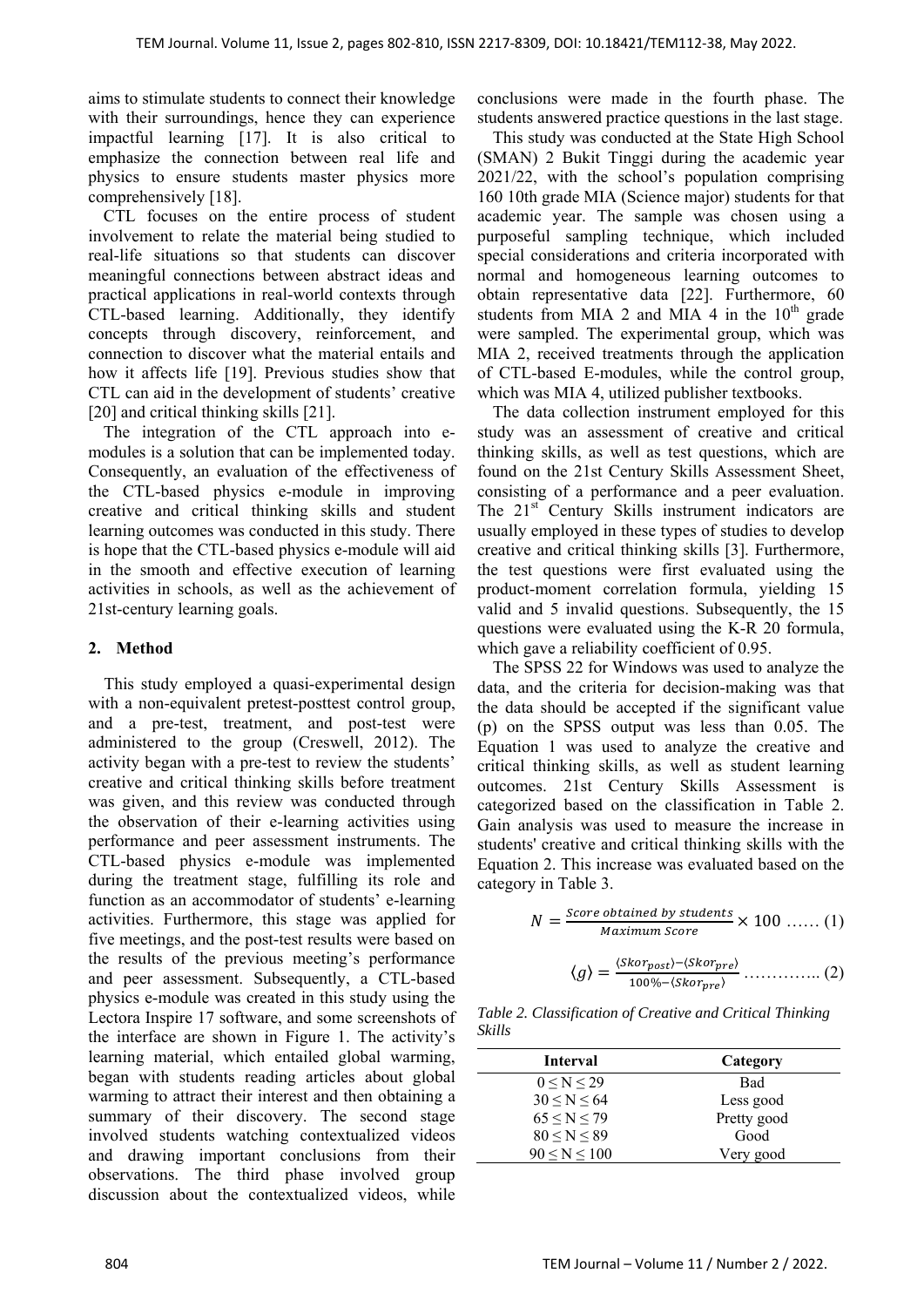*Table 3. Category for Improving Creative and Critical Thinking Skills* 

| Interval      | Category |
|---------------|----------|
| g > 0.7       | High     |
| 0.3 < g < 0.7 | Moderate |
| g < 0.3       | Low      |

According to the description above, the CTL-based physics e-module was declared effective if the students' creative and critical thinking skills scores at the end of the treatment in the experimental group were in the good or very good category, and if the score for improving creative and critical thinking skills in the experimental group was in the moderate or high category. Furthermore, the e-module was deemed effective if there were differences in the levels of creative and critical thinking skills of students in the control group, the average score of cognitive competence in the experimental group reached a score of 75, and 70% of students were declared complete.



*Figure 1. Representative screenshots of CTL-based physics e-module*

## **3. Result and Discussion**

#### **Results of Creative Analysis and Critical Thinking Skills**

The achievement results of students' creative and critical thinking skills were obtained by observing the indicators of these competencies during the learning process using performance and peer assessments. Furthermore, Figure 2 and Figure 3 show the results obtained in each class, indicating that the creative and critical thinking skills of students in the experimental and control groups improved after five meetings, although the

improvement in the control group was not statistically significant.

According to the data provided, both the experimental and control groups were presented with relatively similar pre-test results and remained in the poor category. Furthermore, the results of observations on students' creative and critical thinking skills remained in the poor category after the first and second meetings. The role of the CTL-based physics e-module in improving students' creative and critical thinking skills is still uncertain because the indicator that shows the results of creative thinking skills cannot be considered significant even though it is assigned to the "good enough" category.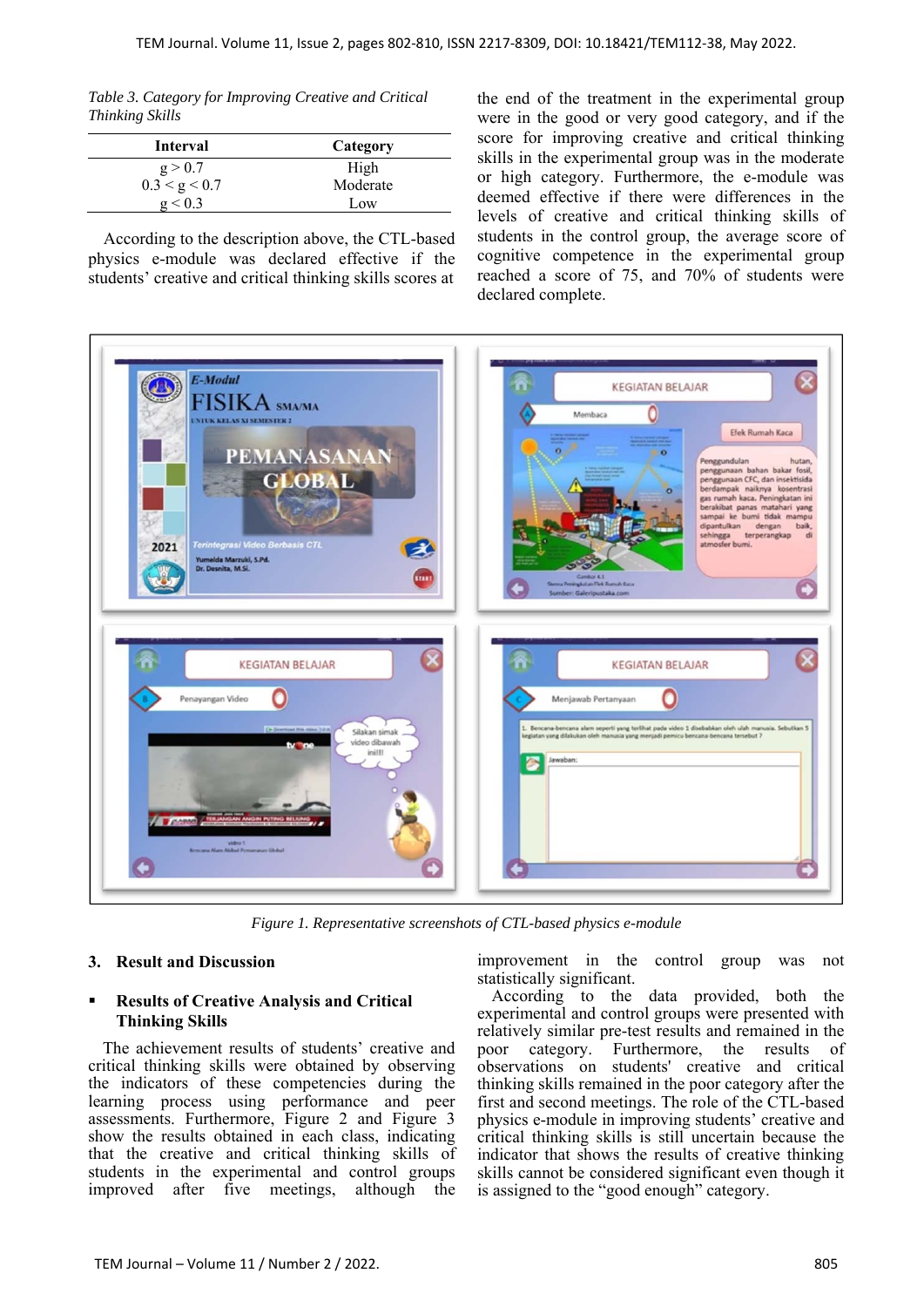This result was obtained because the students were still adapting to this e-module and they were not used to presenting their ideas in detail. The previous learning environment, which did not require students to complete this activity, had a significant impact on this outcome. Furthermore, this activity is important for the development of creative and critical thinking because it encourages students to think comprehensively and actively participate in learning [23].

Subsequently, the two skills in the experimental group began to improve as the meetings went on. Previous learning experiences make this improvement more likely [24]. The CTL approach provides an enjoyable learning experience because it provides benefits, such as reduced learning anxiety, easy adaptation to the student environment, and room for deep thinking [21]. Additionally, the CTL approach instructs the students on how to master the entire learning content. The presence of observation and discussion sections based on the CTL approach enables teachers to improve critical thinking skills [25] and creative thinking skills [20].



*Figure 2. Creative thinking skills scores* 



*Figure 3. Critical thinking skills scores*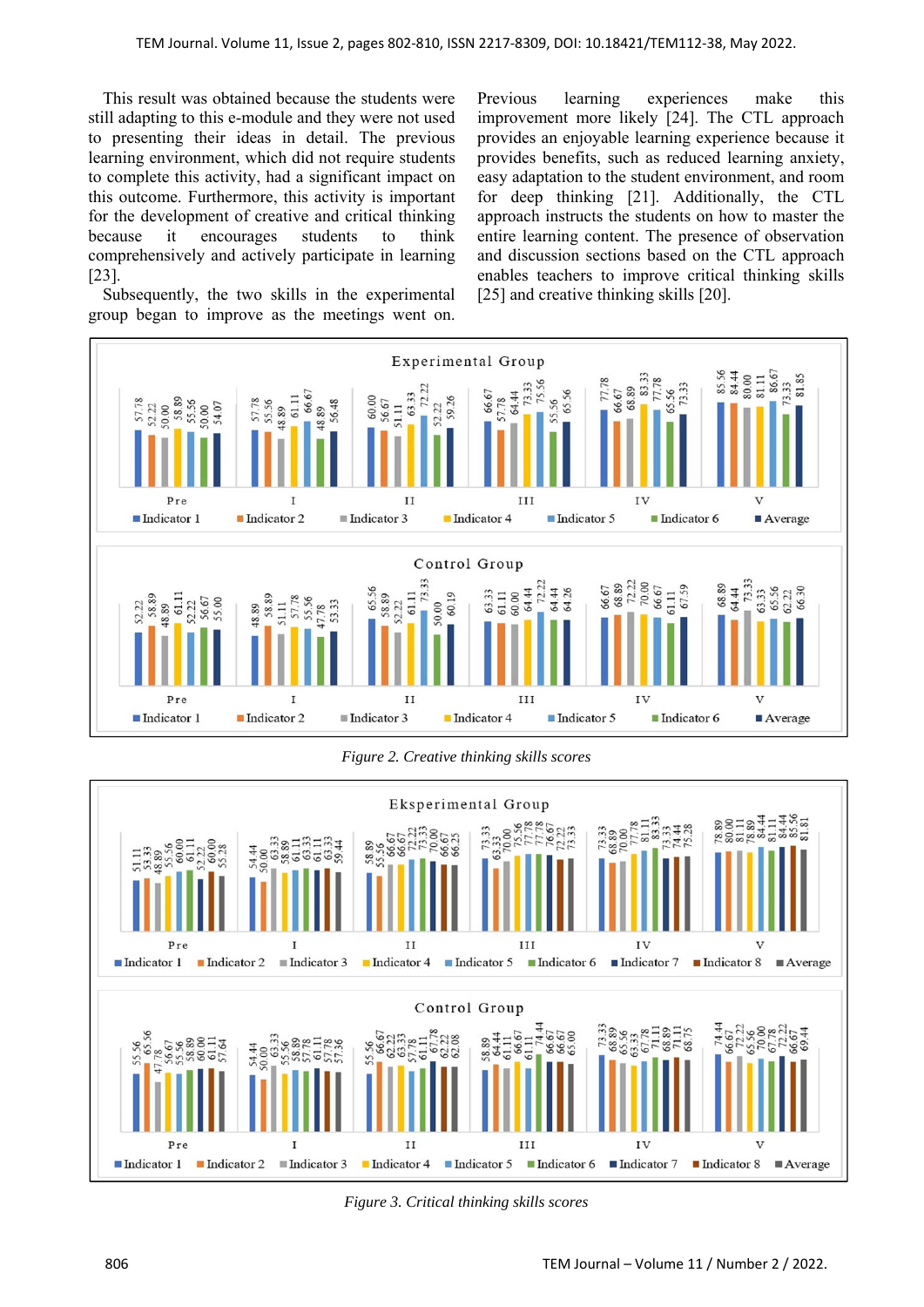| N-Gain Creative Thinking Skills Score<br>N-Gain Critical Thinking Skills Score |  |                                 |  |  |  |  |                                                                                                                 |  |  |  |  |  |                                                                                                                                 |
|--------------------------------------------------------------------------------|--|---------------------------------|--|--|--|--|-----------------------------------------------------------------------------------------------------------------|--|--|--|--|--|---------------------------------------------------------------------------------------------------------------------------------|
| Group                                                                          |  |                                 |  |  |  |  |                                                                                                                 |  |  |  |  |  | Average $\frac{1}{1}$ $\frac{2}{1}$ $\frac{3}{1}$ $\frac{4}{1}$ $\frac{5}{1}$ $\frac{6}{1}$ $\frac{7}{1}$ $\frac{8}{1}$ Average |
| Experiment                                                                     |  |                                 |  |  |  |  | $0.66$ $0.67$ $0.60$ $0.54$ $0.70$ $0.47$ $0.60$ $0.57$ $0.57$ $0.63$ $0.53$ $0.61$ $0.51$ $0.67$ $0.64$ $0.59$ |  |  |  |  |  |                                                                                                                                 |
| Control                                                                        |  | $0.35$ 0.14 0.48 0.06 0.28 0.13 |  |  |  |  | 0.25                                                                                                            |  |  |  |  |  | $0.43$ 0.03 0.47 0.21 0.33 0.22 0.31 0.14 0.28                                                                                  |

*Table 4. The score of N-Gain Creative and Critical Thinking Skills* 

The role of CTL-based physics e-modules to help educators accommodate student-centered pedagogy is evident at the meetings conducted, particularly in terms of students' digital communication skills in expressing their ideas clearly, uniquely, and using a variety of sources. The integration of ICT into the development of student-centered modules with effective approaches and learning strategies has the potential to increase student engagement in learning activities [26]. Furthermore, the social interaction allowed by the CTL-based physics e-module for students to express their ideas and opinions, gather information, and discuss has a significant impact on this improvement and improves students' creative and critical thinking skills [27]. This is because the use of digital platforms promotes student selfefficacy, which in turn improves students' creative and critical thinking skills [28].

The first phase of the CTL-based physics e-module activity ensured that the students were given enough time to read articles about global warming, allowing them to gain prior knowledge and increase their effectiveness in achieving learning objectives [29]. They were also trained to summarize the key points and use them to make deductive or inductive explanations and interpret information. These activities are critical in developing critical thinking skills [30]. Students were exposed to contextualbased videos in the second phase of the program to help them interpret what they read about. Furthermore, this activity can help develop critical thinking skills because it requires making deductive or inductive explanations and interpreting information. Students conducted discussions digitally through e-learning facilities in the third phase and answered questions about the video presented in the second phase. These activities teach them how to think creatively and critically [31]. The activities facilitated by digital tools also provide efficiency and effectiveness in conveying ideas in this generation [32]. Consequently, this activity can help to develop these skills digitally. Conclusions were made by the students in the fourth phase. The objective of phases one and two was to enable students to make deductive or inductive explanations and interpret information. Furthermore, students are used to brainstorming at the end of their studies, so this activity aimed to help them develop their creative thinking skills [33]. According to these phases, it is logical to conclude that activities in the CTL-based physics e-module form an effective learning environment to accommodate e-learning activities and become a key success factor in developing students' creative and critical thinking skills.

Generally, the results displayed in Figure 2 and Figure 3 indicates that students' creative and critical thinking skills improved with each meeting. It is clear that students' creative and critical thinking skills improved significantly after comparing the pretreatment and post-treatment results after five meetings, with N-Gain scores above 0.50 in the experimental group. Table 4 shows the N-Gain scores for each class.

## **Analysis of the Effect of CTL-based Physics E-module**

The SPSS 22 application for Windows was used for this analysis, and prerequisite tests, such as the normality and homogeneity tests, were conducted before testing the hypothesis. The Kolmogorov-Smirnov test and Levene's test were used to determine normality and homogeneity, respectively. Subsequently, the level of significance in both tests was set at 0.05, and the results are displayed in Table 5 and Table 6. The four data groups obtained a significance greater than 0.05 based on the results of the Kolmogorov-Smirnov test, which indicated that the data group was normally distributed. Furthermore, Levene's Test yielded F values of 0.003 and 3.003, and significance levels of 0.956 and 0.088, which indicated that the data group was homogeneous. According to the results of this prerequisite test, the data is normally distributed and homogeneous, so hypothesis testing can be performed using a parametric test, also known as the t-test.

Table 6 shows that the two groups differed significantly in terms of creative and critical thinking skills (Sig.  $(2$ -tailed) < 0.05), which means that H1 is acceptable, but students in both groups have varying levels of proficiency in these two skills. Furthermore, the CTL-based physics e-module is more effective than printed books from publishers to improve students' creative and critical thinking skills.

The student learning outcomes, which show satisfactory results in terms of knowledge, can be seen in Table 7. This is due to context-based learning, which provides more relevant and complete examples to help students master the learning content and gain real-life experience [34]. These conditions certainly boost students' motivation to engage in learning activities. Furthermore, the e-learning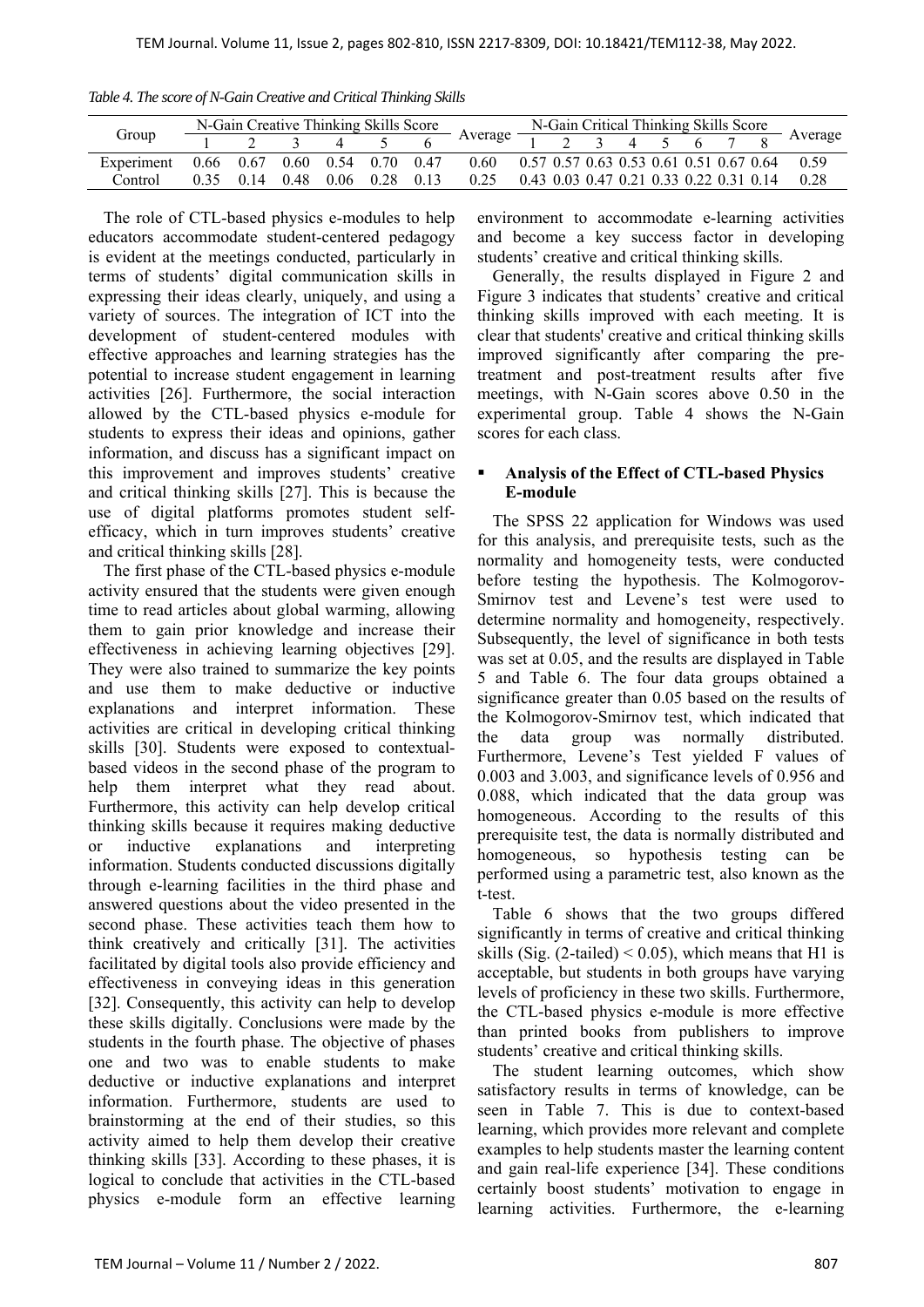design, which is provided by the CTL-based physics e-module, provides quality content, pedagogical efficiency and facilitates learning for students [35].

The integration of contextual problems into the emodule can help students develop meaningful and indepth knowledge.

#### *Table 5. Tests of Normality*

|                             |                | <b>Experiment Class</b> |          | Control Class |          |  |  |
|-----------------------------|----------------|-------------------------|----------|---------------|----------|--|--|
|                             |                | Creative                | Critical | Creative      | Critical |  |  |
| N                           |                | 30                      |          | 30            |          |  |  |
|                             | Mean           | 81.8463                 | 81.8073  | 66.2983       | 69.4410  |  |  |
| Normal Parameters a,b       | Std. Deviation | 5.50602                 | 5.16358  | 5.93020       | 6.94408  |  |  |
| Most Extreme<br>Differences | Absolute       | 0.121                   | 0.153    | 0.093         | 0.142    |  |  |
|                             | Positive       | 0.118                   | 0.119    | 0.093         | 0.100    |  |  |
|                             | Negative       | $-0.121$                | $-0.153$ | $-0.056$      | $-0.142$ |  |  |
| Kolmogorov-Smirnov Z        |                | 0.662                   | 0.837    | 0.509         | 0.775    |  |  |
| Asymp. Sig. (2-tailed)      |                | 0.773                   | 0.485    | 0.958         | 0.585    |  |  |

#### *Table 6. Results of t-test*

|                                |                                   | Levene's Test |       |       |             |                      |                               | t-test for Equality of Means |       |                                                 |
|--------------------------------|-----------------------------------|---------------|-------|-------|-------------|----------------------|-------------------------------|------------------------------|-------|-------------------------------------------------|
|                                |                                   | F             | Sig.  | t     | df          | Sig.<br>$(2-tailed)$ | Mean<br>Difference Difference | Std. Error                   |       | 95% Confidence<br>Interval of the<br>Difference |
|                                |                                   |               |       |       |             |                      |                               |                              | Lower | Upper                                           |
|                                | Equal<br>variances assumed        | 0.003         | 0.956 | 10.52 | 58          | 0.000                | 15.54                         | 1.47                         | 12.59 | 18.50                                           |
| Creative<br>Thinking<br>Skills | Equal<br>variances not<br>assumed |               |       |       | 10.52 57.68 | 0.000                | 15.54                         | 1.47                         | 12.59 | 18.50                                           |
|                                | Equal<br>variances assumed        | 3.003         | 0.088 | 7.827 | 58          | 0.000                | 12.36633                      | 1.57                         | 9.20  | 15.52                                           |
| Critical<br>Thinking<br>Skills | Equal<br>variances not<br>assumed |               |       |       | 7.827 53.56 | 0.000                | 12.36633                      | 1.57                         | 9.19  | 15.53                                           |

*Table 7. Completeness of Student Learning Outcomes* 

| Average | Complete    | Not<br>Complete | Completeness<br>Percentage |
|---------|-------------|-----------------|----------------------------|
| 78 4917 | 28 students | 2 students      | 93.34%                     |

According to the factors presented above, the CTLbased physics e-module is highly qualified to be used as the best solution for presenting teaching strategies that address the challenges of the 21st-century. Consequently, students can develop their creative and critical thinking skills and improve their learning outcomes. Additionally, this e-module can be widely used to present e-learning with certain benefits, such as content quality, technical quality, pedagogical efficiency, interoperability in the technology used, contextuality, and low cost.

## **4. Conclusion**

According to the results obtained from the treatments, the implementation of the CTL-based physics e-module was effective in improving creative and critical thinking skills, as well as student learning outcomes. The scores for the two skills at the end of the treatment in the experimental group were 85, indicating that they were in the "good" category. However, the N-Gain scores for creative and critical thinking skills in the experimental group were 0.60, which was presented in the "moderate" category. The level of skill when using the CTL-based physics emodule with the control group varied. Furthermore, the experimental group had an average cognitive competence score of 79.30 and a completion rate of 93%. Consequently, this study contributed to ways to implement effective e-learning and can be considered by policymakers to accommodate e-learning activities with certain benefits, such as content quality, technical quality, pedagogical efficiency, interoperability in the technology used, contextuality, and low cost.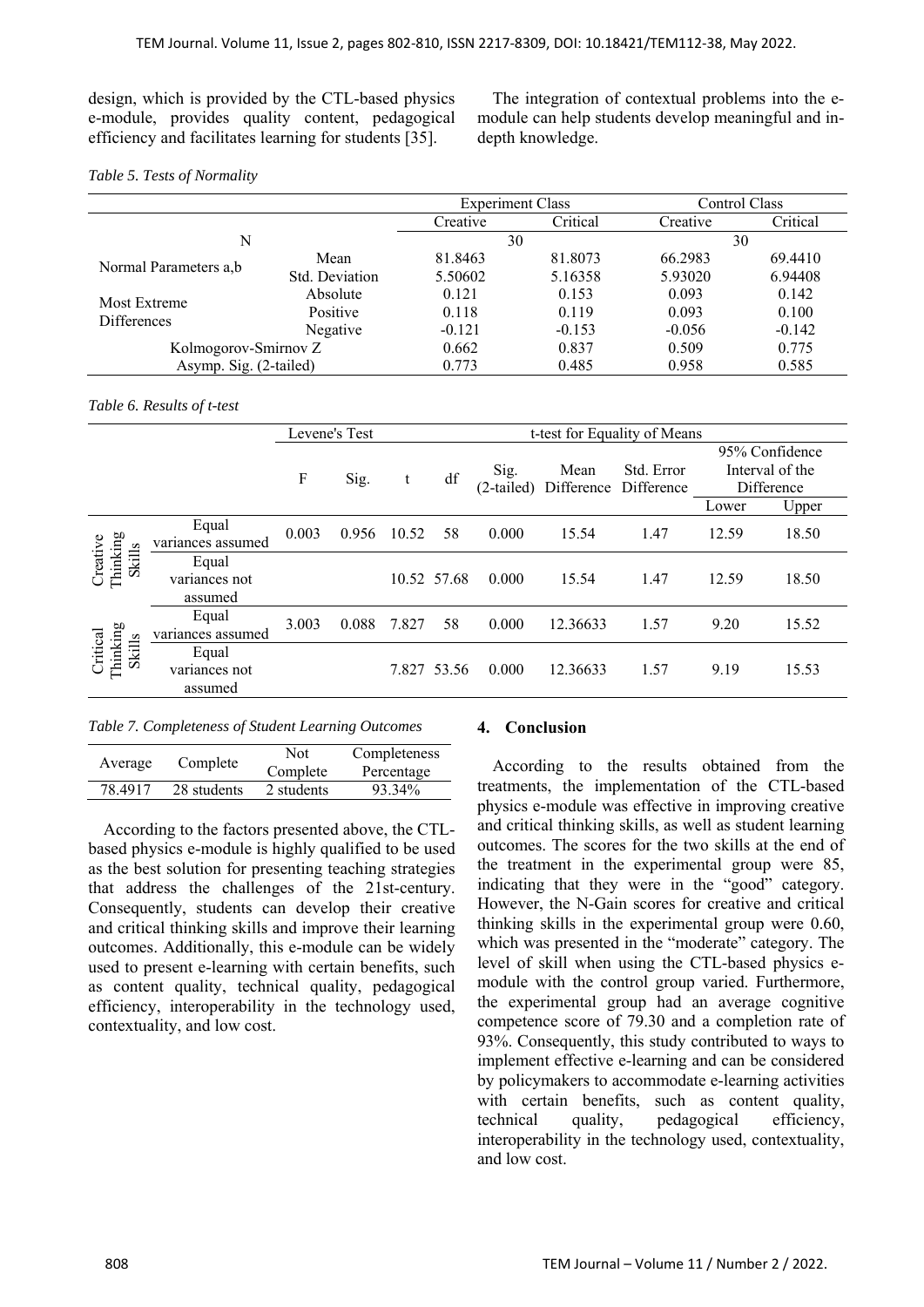#### **References**

- [1]. Nursetiawati, S., Josua, D. P., Atmanto, D., Oktaviani, F., & Fardani, A. L. (2020). Science education in the family environment with the experimental method of facial cosmetics plant fertilization in the covid-19 pandemic erA. *Jurnal Pendidikan IPA Indonesia*, *9*(4), 561-573. https://doi.org/10.15294/jpii.v9i4.26563
- [2]. Mulenga, E. M., & Marbán, J. M. (2020). Prospective teachers' online learning mathematics activities in the age of COVID-19: A cluster analysis approach. *Eurasia Journal of Mathematics, Science and Technology Education*, *16*(9), em1872. https://doi.org/10.29333/EJMSTE/8345
- [3]. Novitra, F., Festiyed, Yohandri, & Asrizal. (2021). Development of Online-based Inquiry Learning Model to Improve 21st-Century Skills of Physics Students in Senior High School. *Eurasia Journal of Mathematics, Science and Technology Education*, *17*(9), em2004.

https://doi.org/https://doi.org/10.29333/ejmste/11152

- [4]. Ball, A., Joyce, H. D., & Anderson-Butcher, D. (2016). Exploring 21st century skills and learning environments for middle school youth. *International Journal of School Social Work*, *1*(1), 1. https://doi.org/10.4148/2161-4148.1012
- [5]. Vogelzang, J., Admiraal, W. F., & van Driel, J. H. (2019). Scrum methodology as an effective scaffold to promote students' learning and motivation in contextbased secondary chemistry education. *EURASIA Journal of Mathemathics, Science and Technology Education*, *15*(12), em1783. https://doi.org/10.29333/ejmste/109941
- [6]. Furtak, E. M., & Penuel, W. R. (2019). Coming to terms: Addressing the persistence of "hands‐on" and other reform terminology in the era of science as practice. *Science education*, *103*(1), 167-186. https://doi.org/10.1002/sce.21488
- [7]. Eveline, E., Suparno, S., Ardiyati, T. K., & Dasilva, B. E. (2019). Development of interactive physics mobile learning media for enhancing students' HOTS in impulse and momentum with scaffolding learning approach. *Jurnal Penelitian & Pengembangan Pendidikan Fisika*, *5*(2), 123-132. https://doi.org/10.21009/1.05207
- [8]. Setiyani, D. P. P., Ferdianto, F., & Fauji, S. H. (2020). Designing a digital teaching module based on mathematical communication in relation and function. *Journal on Mathematics Education*, *11*(2), 223-236.
- [9]. Kuswanto, H. (2018). Android-Assisted Mobile Physics Learning Through Indonesian Batik Culture: Improving Students' Creative Thinking and Problem Solving. *International Journal of Instruction*, *11*(4). https://doi.org/10.12973/iji.2018.11419a
- [10]. Ramos, J. L. S., Dolipas, B. B., & Villamor, B. B. (2013). Higher order thinking skills and academic performance in physics of college students: A regression analysis. *International Journal of Innovative Interdisciplinary Research*, *4*(1), 48-60.
- [11]. Trilling, B., & Fadel, C. (2009). *21st century skills: Learning for life in our times*. John Wiley & Sons.
- [12]. Ahmad, D. N., Astriani, M. M., Alfahnum, M., & Setyowati, L. (2021). Increasing Creative Thinking of Students by Learning Organization with STEAM Education. *Jurnal Pendidikan IPA Indonesia*, *10*(1), 103-110. https://doi.org/10.15294/jpii.v10i1.27146
- [13]. Kelley, T. R., Knowles, J. G., Han, J., & Sung, E. (2019). Creating a 21st century skills survey instrument for high school students. *American Journal of Educational Research*, *7*(8), 583-590. https://doi.org/10.12691/education-7-8-7
- [14]. Suyatna, A., Maulina, H., Rakhmawati, I., & Khasanah, R. A. N. (2018). Electronic versus printed book: A comparison study on the effectivity of senior high school physics book. *Jurnal Pendidikan IPA Indonesia*, *7*(4), 391-398.

https://doi.org/10.15294/jpii.v7i4.14437

[15]. Kimianti, F., & Prasetyo, Z. K. (2019). Pengembangan e-modul ipa berbasis problem based learning untuk meningkatkan literasi sains siswa. *Kwangsan*, *7*(2), 295728.

https://doi.org/10.31800/jtp.kw.v7n2.p91--103

- [16]. Podschuweit, S., & Bernholt, S. (2018). Composition-effects of context-based learning opportunities on students' understanding of energy. *Research in Science Education*, *48*(4), 717- 752. https://doi.org/10.1007/s11165-016-9585-z
- [17]. King, D., & Ritchie, S. M. (2012). Learning science through real-world contexts. *Second international handbook of science education*, 69-79. https://doi.org/10.1007/978-1-4020-9041-7\_6
- [18]. Coskun, S. D., Bostan, M. I., & Rowland, T. (2021). An in-service primary teacher's responses to unexpected moments in the mathematics classroom. *International Journal of Science and Mathematics Education*, *19*(1), 193-213. https://doi.org/10.1007/s10763-020-10050-4
- [19]. Hamida, S., & Desnita. (2020). Analisis Kebutuhan Video Pembelajaran Suhu dan Kalor untuk Pembelajaran Abad 21. *Jurnal Pendidikan Fisika*, *9*(1).
- [20]. Sasmita, Z. A. G., Widodo, W., & Indana, S. (2021). Contextual Based Learning Media Development to Train Creative Thinking Skill in Primary School. *IJORER: International Journal of Recent Educational Research*, *2*(4), 468-476. https://doi.org/10.46245/ijorer.v2i4.124
- [21]. Hwang, G. J., & Chang, C. Y. (2020). Facilitating decision-making performances in nursing treatments: a contextual digital game-based flipped learning approach. *Interactive Learning Environments*, 1-16. https://doi.org/10.1080/10494820.2020.1765391
- [22]. Masyhud, M. S. (2016). *Metode Penelitian Pendidikan*. Lembaga Pengembangan Manajemen dan Profesi Kependidikan.
- [23]. Srikongchan, W., Kaewkuekool, S., & Mejaleurn, S. (2021). Backward Instructional Design Based Learning Activities to Developing Students' Creative Thinking with Lateral Thinking Technique. *International Journal of Instruction*, *14*(2), 233-252. https://doi.org/10.29333/iji.2021.14214a